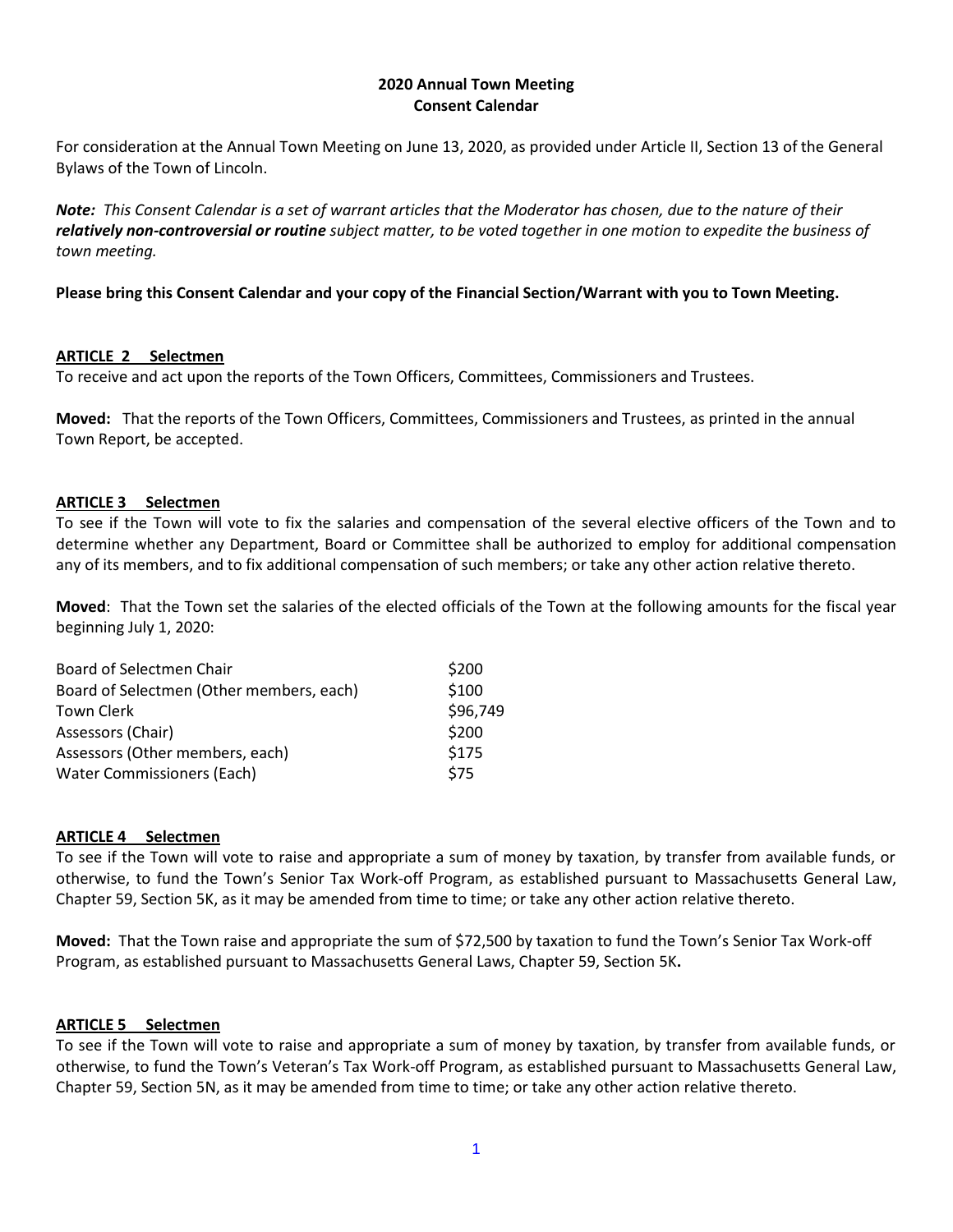**Moved:** That the Town raise and appropriate the sum of \$5,000 by taxation to fund the Town's Veteran's Tax Work-off Program, as established pursuant to Massachusetts General Laws, Chapter 59, Section 5N**.**

## **ARTICLE 6 Finance Committee**

To see if the Town will vote to raise and appropriate a sum of money for the necessary and expedient purposes of the Town; or take any other action relative thereto.

**Moved:** That the Town adopt as the FY21 budget appropriation the recommendations of the Finance Committee as listed in the Table 1 below, with the following exceptions:

And that all items be raised by taxation except to the following extent:

- Dept. 1491 **Cemetery Department-Expenses** \$5,000 to be transferred from Cemetery Perpetual Care Trust Fund Income-Expendable Trust.
- Dept. 1171 **Conservation Commission- Personnel Services** \$15,000 to be transferred from the Wetlands Protection Fees-Receipts Reserved for Appropriation.
- Dept. 1290 **Town Offices- Personnel Services** \$71,000 to be transferred from the Hanscom Fund.
- Dept. 1290 **Town Offices- Personnel Services** \$60,000 to be transferred from the Water Enterprise Fund.
- Dept. 1331 **Lincoln-Sudbury Regional High School- Assessment-**\$9,000 to be transferred from the PEG Access Cable Fund.
- Dept. 176-17754 **Debt Service- Principal & Interest** \$2,092 to be transferred from various Premium on the Sale of Bonds accounts.
- Dept. 61451 **Water Department** •**Personnel Services**- \$574,668 to be transferred from the Water Enterprise Fund •**Expenses-** \$993,800 to be transferred from Water Enterprise Fund **•Debt Service-** \$267,000 to be transferred from Water Enterprise Fund
- Dept. 614513 **Water Department- Emergency Reserve** \$50,000 to be transferred from Water Enterprise Retained Earnings (Water Surplus).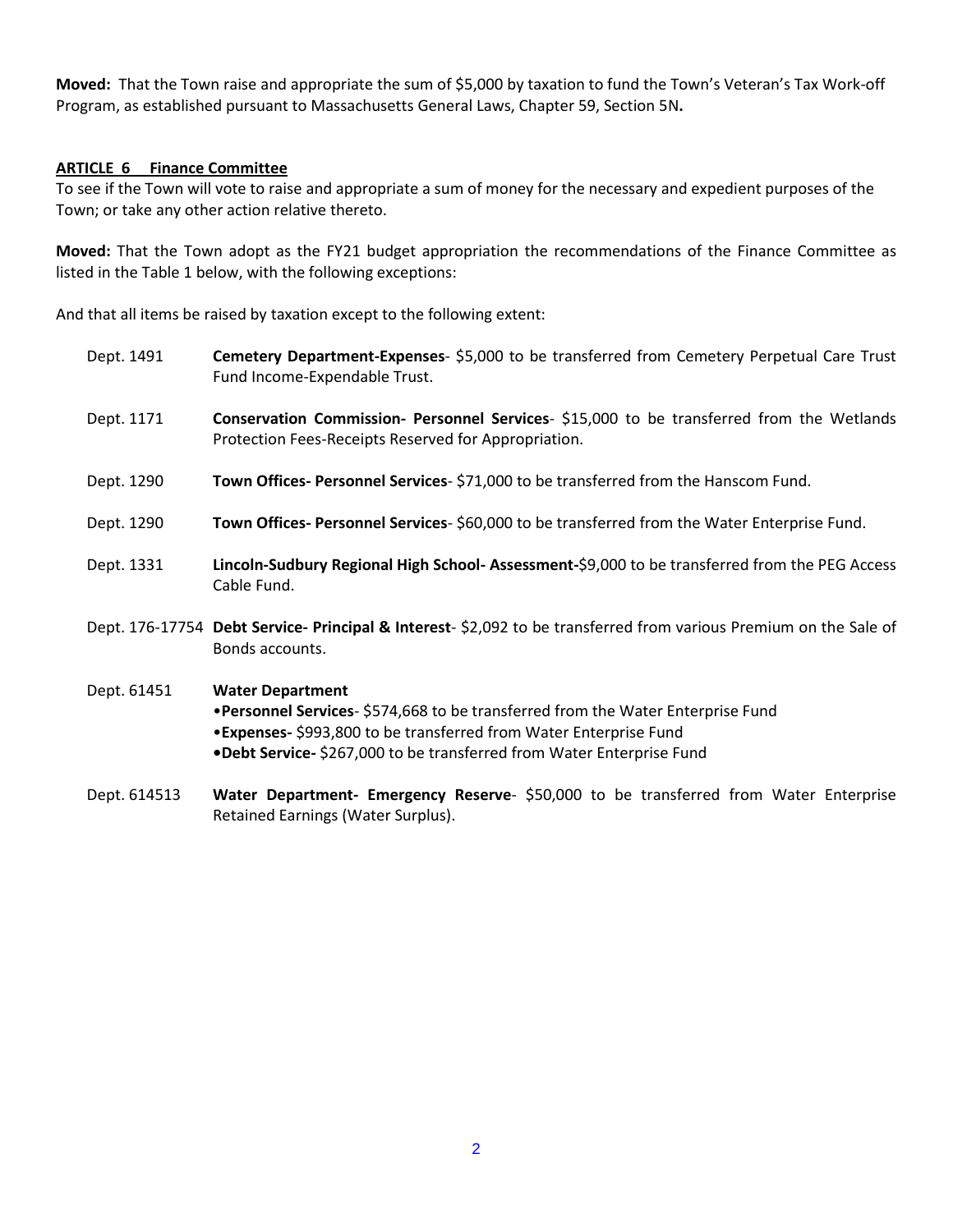| <b>TABLE 1</b> |                            |                                                     |                                                     |                                                 |  |
|----------------|----------------------------|-----------------------------------------------------|-----------------------------------------------------|-------------------------------------------------|--|
|                | <b>FISCAL DETAIL</b>       |                                                     |                                                     |                                                 |  |
|                | FY 2019-2021               |                                                     |                                                     |                                                 |  |
|                |                            | <b>ACTUAL</b><br><b>EXPENDITURES</b><br><b>FY19</b> | <b>CURRENT YEAR</b><br><b>BUDGET</b><br><b>FY20</b> | <b>PROPOSED</b><br><b>BUDGET</b><br><b>FY21</b> |  |
|                | <b>GENERAL GOVERNMENT</b>  |                                                     |                                                     |                                                 |  |
|                |                            |                                                     |                                                     |                                                 |  |
| 1114           | <b>MODERATOR</b>           |                                                     |                                                     |                                                 |  |
|                | <b>Personnel Services</b>  | $\blacksquare$                                      | 500                                                 | 500                                             |  |
|                | Expense                    |                                                     | 1,500                                               | 1,500                                           |  |
|                | TOTAL 1114                 | $\overline{\phantom{a}}$                            | 2,000                                               | 2,000                                           |  |
| 1122           | <b>SELECTMEN</b>           |                                                     |                                                     |                                                 |  |
|                | <b>Personnel Services</b>  | 400                                                 | 400                                                 | 400                                             |  |
|                | Expense                    | 1,986                                               | 3,000                                               | 3,000                                           |  |
|                | <b>TOTAL 1122</b>          | 2,386                                               | 3,400                                               | 3,400                                           |  |
| 1290           | <b>TOWN OFFICES</b>        |                                                     |                                                     |                                                 |  |
|                | <b>Personnel Services</b>  | 998,080                                             | 1,051,657                                           | 1,081,622                                       |  |
|                | Expense                    | 572,628                                             | 526,117                                             | 533,790                                         |  |
|                | <b>TOTAL 1290</b>          | 1,570,708                                           | 1,577,774                                           | 1,615,412                                       |  |
|                |                            |                                                     |                                                     |                                                 |  |
| 11312          | <b>FINANCE COMMITTEE</b>   |                                                     |                                                     |                                                 |  |
|                | Expense                    | 180                                                 | 580                                                 | 595                                             |  |
|                | <b>TOTAL 11312</b>         | 180                                                 | 580                                                 | 595                                             |  |
| 11322          | RESERVE FUND               |                                                     |                                                     |                                                 |  |
|                | Reserve Fund Appropriation | 152,480                                             | 564,831                                             | 753,111                                         |  |
|                | <b>TOTAL 11322</b>         | 152,480                                             | 564,831                                             | 753,111                                         |  |
| 1137           | <b>ASSESSORS</b>           |                                                     |                                                     |                                                 |  |
|                | <b>Personnel Services</b>  | 66,450                                              | 68,585                                              | 69,999                                          |  |
|                | Expense                    | 89,811                                              | 91,700                                              | 94,300                                          |  |
|                | <b>TOTAL 1370</b>          | 156,261                                             | 160,285                                             | 164,299                                         |  |
| 11512          | <b>LAW DEPARTMENT</b>      |                                                     |                                                     |                                                 |  |
|                | Expense                    | 139,801                                             | 124,500                                             | 104.500                                         |  |
|                | <b>TOTAL 11512</b>         | 139,801                                             | 124,500                                             | 104,500                                         |  |
| 1590           | <b>TOWN ARCHIVES</b>       |                                                     |                                                     |                                                 |  |
|                | <b>Personnel Services</b>  | 21,659                                              | 22,446                                              | 23,602                                          |  |
|                | Expense                    | 1,619                                               | 1,250                                               | 1,325                                           |  |
|                | TOTAL 1590                 | 23,277                                              | 23,696                                              | 24,927                                          |  |
| 1161           | <b>TOWN CLERK</b>          |                                                     |                                                     |                                                 |  |
|                | <b>Personnel Services</b>  | 166,083                                             | 190,975                                             | 196,212                                         |  |
|                | Expense                    | 10,377                                              | 10,110                                              | 10,110                                          |  |
|                | TOTAL 1161                 | 176,460                                             | 201,085                                             | 206,322                                         |  |
|                |                            |                                                     |                                                     |                                                 |  |
| 1162           | REGISTRAR OF VOTERS        |                                                     |                                                     |                                                 |  |
|                | <b>Personnel Services</b>  | 865                                                 | 2,200                                               | 2,200                                           |  |
|                | Expense                    | 11,063                                              | 15,000                                              | 15,430                                          |  |
|                | TOTAL 1162                 | 11,928                                              | 17,200                                              | 17,630                                          |  |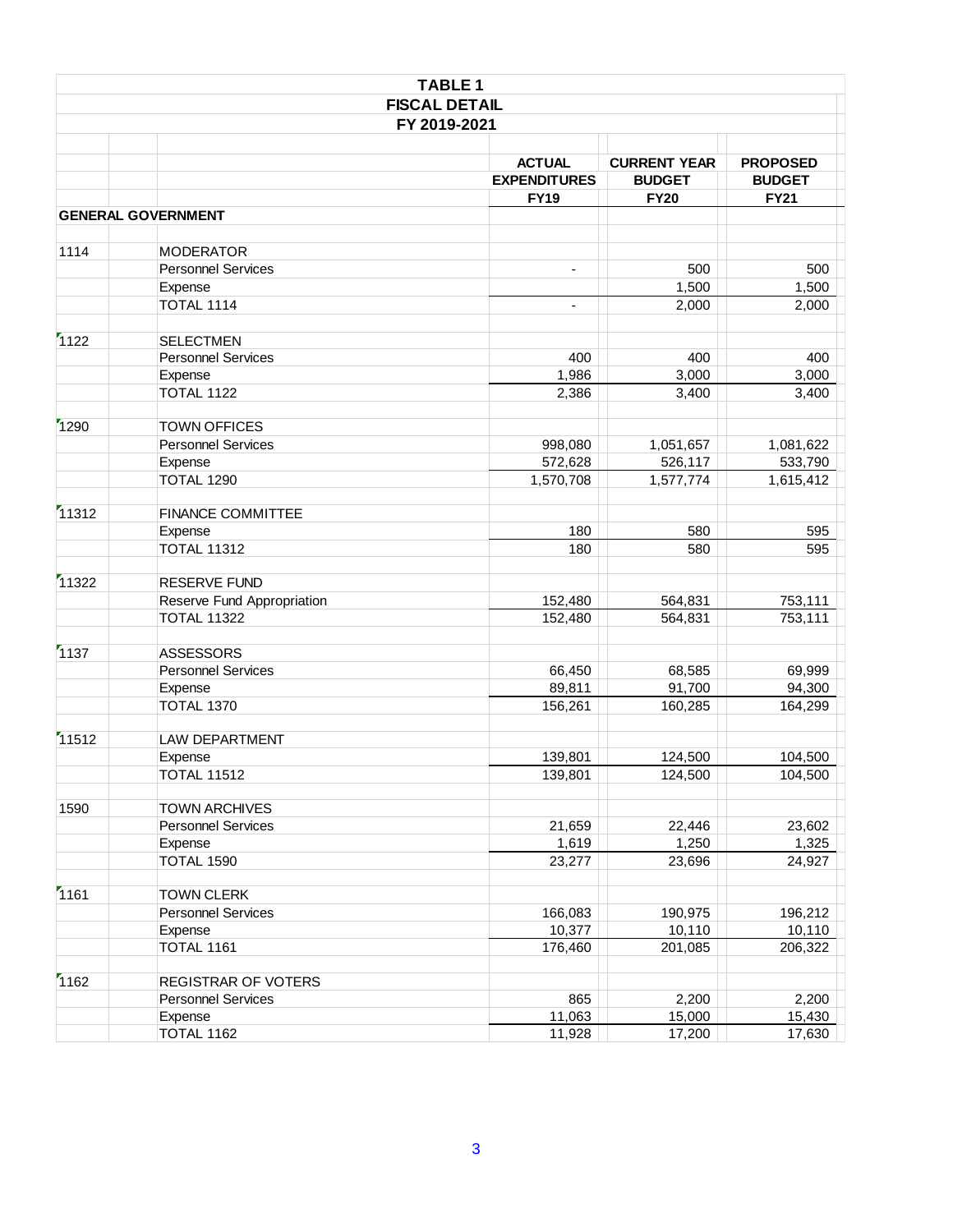| 1171                 | <b>CONSERVATION COMMISSION</b>    |                |                |                          |           |
|----------------------|-----------------------------------|----------------|----------------|--------------------------|-----------|
|                      | <b>Personnel Services</b>         |                | 125,641        | 145,514                  | 153,407   |
|                      | Expense                           |                | 4,925          | 3,350                    | 3,350     |
|                      | <b>TOTAL 1171</b>                 |                | 130,566        | 148,864                  | 156,757   |
|                      |                                   |                |                |                          |           |
| 1172                 | <b>GREEN ENERGY COMM</b>          |                |                |                          |           |
|                      | <b>Personnel Services</b>         |                | $\blacksquare$ | $\overline{\phantom{a}}$ |           |
|                      | Expense                           |                |                | $\overline{\phantom{0}}$ | 5,000     |
|                      | <b>TOTAL 1171</b>                 |                | $\blacksquare$ | $\overline{\phantom{a}}$ | 5,000     |
|                      |                                   |                |                |                          |           |
| 1175                 | PLANNING BOARD                    |                |                |                          |           |
|                      | <b>Personnel Services</b>         |                | 193,990        | 205,823                  | 217,353   |
|                      | Expense                           |                | 9,106          | 8,378                    | 8,378     |
|                      | <b>TOTAL 1175</b>                 |                | 203,096        | 214,201                  | 225,731   |
|                      |                                   |                |                |                          |           |
| 1176                 | <b>BOARD OF APPEALS</b>           |                |                |                          |           |
|                      | <b>Personnel Services</b>         |                | 25,856         | 27,416                   | 28,835    |
|                      | Expense                           |                | 1,761          | 3,159                    | 3,159     |
|                      | TOTAL 1176                        |                | 27,617         | 30,575                   | 31,994    |
|                      |                                   |                |                |                          |           |
| 1792                 | AGRICULTURAL COMMISSION           |                |                |                          |           |
|                      | <b>Personnel Services</b>         |                |                | 1,160                    | 1,189     |
|                      | Expense                           |                | 8,832          | 4,639                    | 4,755     |
|                      | <b>TOTAL 1792</b>                 |                | 8,832          | 5,799                    | 5,944     |
|                      |                                   |                |                |                          |           |
| 1195                 | <b>TOWN REPORT</b>                |                |                |                          |           |
|                      | Expense                           |                | 33,633         | 20,150                   | 20,150    |
|                      | TOTAL 1195                        |                | 33,633         | 20,150                   | 20,150    |
|                      |                                   |                |                |                          |           |
| 1191                 | <b>TOWN BUILDINGS</b>             |                |                |                          |           |
|                      | <b>Personnel Services</b>         |                | 66,914         | 71,159                   | 72,662    |
|                      | Expense                           |                | 83,303         | 80,590                   | 82,890    |
|                      | TOTAL 1991                        |                | 150,217        | 151,749                  | 155,552   |
|                      |                                   |                |                |                          |           |
|                      | TOTALS FOR GENERAL GOVERNMENT     |                | 2,787,443      | 3,246,689                | 3,493,324 |
| <b>PUBLIC SAFETY</b> |                                   |                |                |                          |           |
|                      |                                   |                |                |                          |           |
| 1211                 | POLICE DEPARTMENT                 |                |                |                          |           |
|                      | <b>Personnel Services</b>         |                | 1,567,279      | 1,613,583                | 1,665,478 |
|                      | Expense                           |                | 125,929        | 115,232                  | 118,057   |
|                      | TOTAL 1211                        |                | 1,693,209      | 1,728,815                | 1,783,535 |
|                      |                                   |                |                |                          |           |
| 1221                 | FIRE DEPARTMENT                   |                |                |                          |           |
|                      | <b>Personnel Services</b>         |                | 1,491,262      | 1,470,987                | 1,581,074 |
|                      | Expense                           |                | 81,519         | 60,047                   | 61,306    |
|                      | <b>TOTAL 1221</b>                 |                | 1,572,781      | 1,531,034                | 1,642,380 |
|                      |                                   |                |                |                          |           |
| 1231                 | <b>EMERGENCY MEDICAL SERVICES</b> |                |                |                          |           |
|                      | <b>Personnel Services</b>         |                | 52,279         | 81,791                   | 81,495    |
|                      | Expense                           |                | 25,426         | 26,235                   | 29,230    |
|                      | <b>TOTAL 1231</b>                 |                | 77,705         | 108,026                  | 110,725   |
|                      |                                   |                |                |                          |           |
| 1249                 | <b>BUILDING DEPARTMENT</b>        |                |                |                          |           |
|                      | <b>Personnel Services</b>         |                | 212,479        | 216,521                  | 219,584   |
|                      | Expense                           |                | 9,639          | 14,532                   | 16,532    |
|                      | <b>TOTAL 1249</b>                 |                | 222,118        | 231,053                  | 236,116   |
|                      |                                   |                |                |                          |           |
| 1251                 | <b>COMMUNICATIONS CENTER</b>      |                |                |                          |           |
|                      | <b>Personnel Services</b>         | $\overline{4}$ | 328,161        | 354,167                  | 351,729   |
|                      | Expense                           |                | 41,116         | 39,283                   | 40,057    |
|                      | TOTAL 1251                        |                | 369,277        | 393,450                  | 391,786   |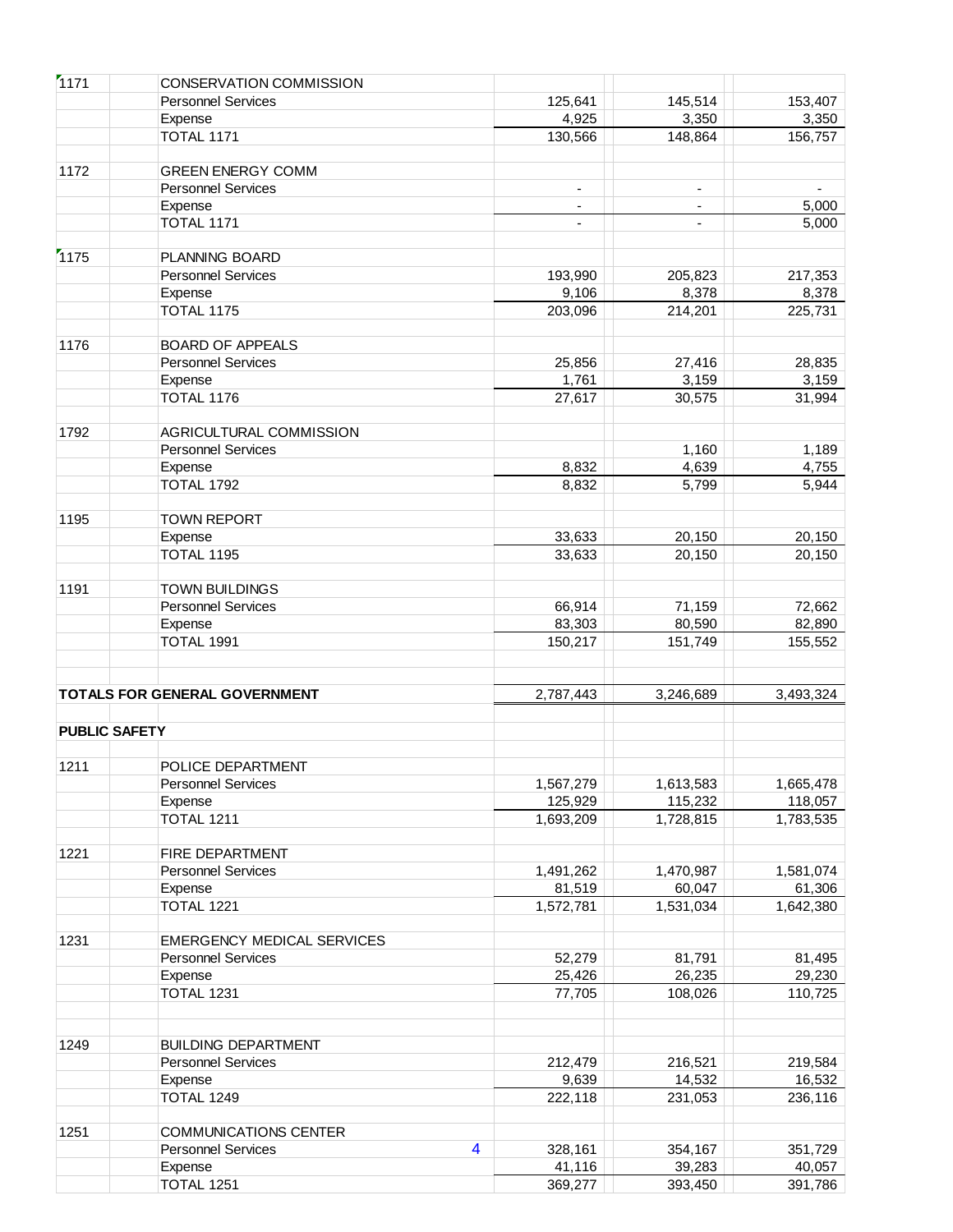| 1291             | <b>EMERGENCY MANAGEMENT</b>          |                  |                  |                  |
|------------------|--------------------------------------|------------------|------------------|------------------|
|                  | <b>Personnel Services</b>            |                  | 5,150            | 5,000            |
|                  | Expense                              | 10,785           | 11,478           | 11,600           |
|                  | <b>TOTAL 1291</b>                    | 10,785           | 16,628           | 16,600           |
|                  |                                      |                  |                  |                  |
| 1292             | DOG OFFICER                          |                  |                  |                  |
|                  | Expense                              | 8,402            | 9,000            | 11,100           |
|                  |                                      |                  |                  |                  |
|                  | <b>TOTAL 1292</b>                    | 8,402            | 9,000            | 11,100           |
|                  |                                      |                  |                  |                  |
| 1299             | PUBLIC SAFETY BUILDING               |                  |                  |                  |
|                  | <b>Personnel Services</b>            |                  |                  |                  |
|                  | Expense                              | 105,743          | 101,977          | 104,525          |
|                  | <b>TOTAL 1299</b>                    | 105,743          | 101,977          | 104,525          |
|                  |                                      |                  |                  |                  |
|                  | <b>TOTALS FOR PUBLIC SAFETY</b>      | 4,060,019        | 4,119,983        | 4,296,767        |
|                  |                                      |                  |                  |                  |
| <b>EDUCATION</b> |                                      |                  |                  |                  |
|                  |                                      |                  |                  |                  |
| 1310             | LOCAL SCHOOL SYSTEM                  |                  |                  |                  |
|                  | Personnel Services & Expense         | 11,718,990       | 11,741,998       | 12,046,087       |
|                  | <b>TOTAL 1310</b>                    | 11,718,990       | 11,741,998       | 12,046,087       |
|                  |                                      |                  |                  |                  |
| 1331             | LINCOLN-SUDBURY REG HS               |                  |                  |                  |
|                  | Regional School District Assessment  | 3,837,544        | 3,846,292        | 3,792,961        |
|                  | TOTAL 1331                           | 3,837,544        | 3,846,292        | 3,792,961        |
|                  |                                      |                  |                  |                  |
| 1333             | VOCATIONAL SCHOOL ASSESSMENT(S)      |                  |                  |                  |
|                  | Regional School District Assessment  | 225,117          | 310,000          | 325,850          |
|                  | <b>TOTAL 1332</b>                    | 225,117          | 310,000          | 325,850          |
|                  |                                      |                  |                  |                  |
|                  | <b>TOTALS FOR EDUCATION</b>          | 15,781,651       | 15,898,290       | 16,164,898       |
|                  |                                      |                  |                  |                  |
|                  | <b>PUBLIC WORKS &amp; FACILITIES</b> |                  |                  |                  |
|                  |                                      |                  |                  |                  |
| 1411             | <b>ENGINEERING &amp; CONSULTING</b>  |                  |                  |                  |
|                  | Expense                              | 147,503          | 138,500          | 146,091          |
|                  | <b>TOTAL 1411</b>                    | 147,503          | 138,500          | 146,091          |
|                  |                                      |                  |                  |                  |
| 1422             | DPW OPERATION & MAINTENANCE          |                  |                  |                  |
|                  | Personnel Services                   | 722,990          | 756,500          | 770,400          |
|                  | Expense                              | 389,650          | 360,000          | 359,191          |
|                  | <b>TOTAL 1422</b>                    | 1,112,640        | 1,116,500        | 1,129,591        |
|                  |                                      |                  |                  |                  |
| 1423             | DPW SNOW & ICE CONTROL               |                  |                  |                  |
|                  | <b>Personnel Services</b>            | 88,900           | 81,570           | 83,610           |
|                  | Expense                              | 217,437          | 218,000          | 223,450          |
|                  | <b>TOTAL 1423</b>                    | 306,337          | 299,570          | 307,060          |
|                  |                                      |                  |                  |                  |
| 1424             | <b>STREET LIGHTING</b>               |                  |                  |                  |
|                  | Expense                              | 17,483           | 18,500           | 18,500           |
|                  | <b>TOTAL 1424</b>                    | 17,483           | 18,500           | 18,500           |
|                  |                                      |                  |                  |                  |
| 1427             | <b>TREE WARDEN</b>                   |                  |                  |                  |
|                  |                                      | 9,303            | 7,700            | 7,900            |
|                  | Expense<br>TOTAL 1427                |                  |                  |                  |
|                  |                                      | 9,303            | 7,700            | 7,900            |
|                  |                                      |                  |                  |                  |
| 1429             | DPW BUILDING                         |                  |                  |                  |
|                  | Expense<br><b>TOTAL 1429</b>         | 29,274<br>29,274 | 35,850<br>35,850 | 36,000<br>36,000 |
|                  |                                      |                  |                  |                  |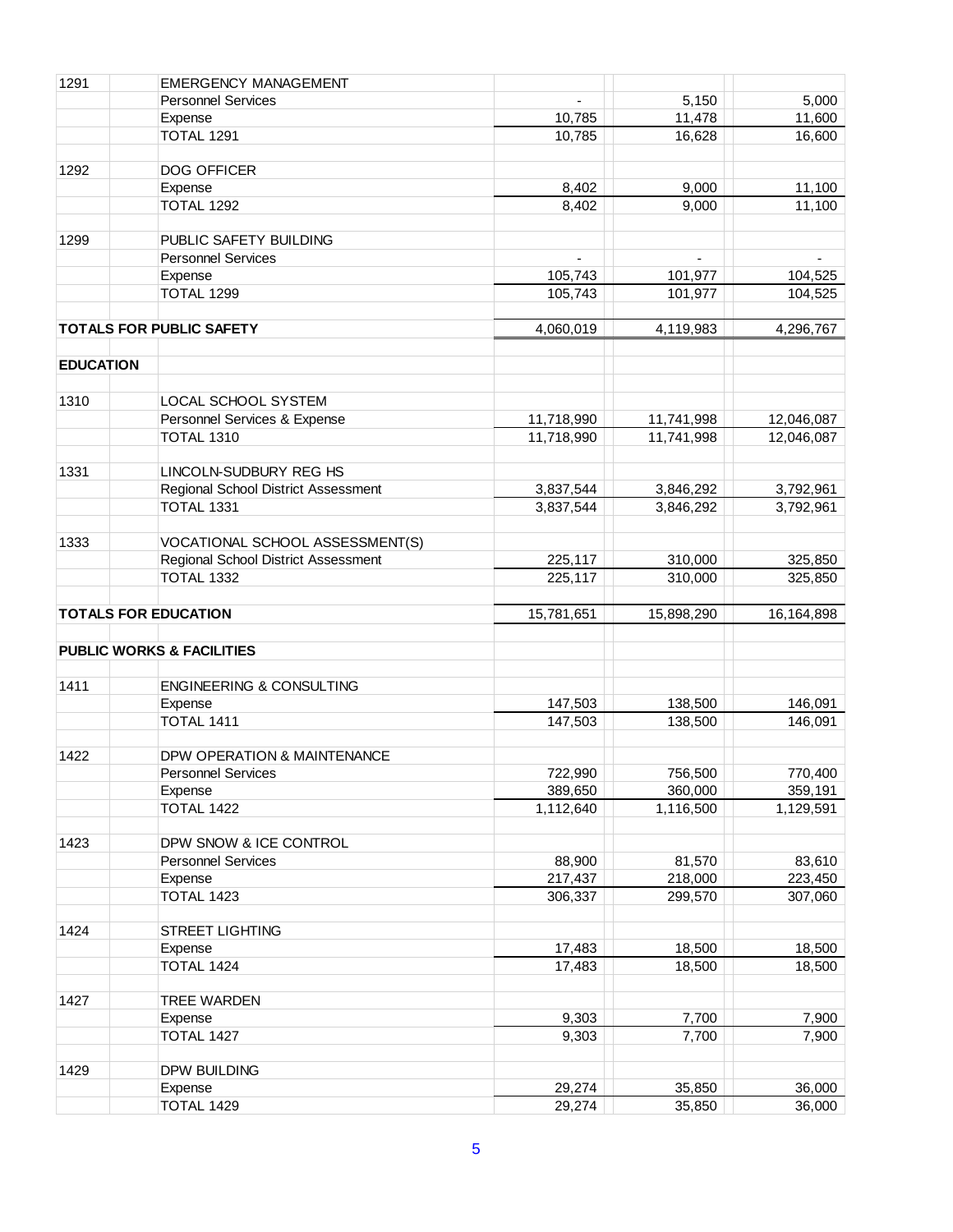| 1434                  | <b>TRANSFER STATION</b>                         |                 |           |           |
|-----------------------|-------------------------------------------------|-----------------|-----------|-----------|
|                       | <b>Personnel Services</b>                       | 44,449          | 48,100    | 48,600    |
|                       | Expense                                         | 192,089         | 182,580   | 224,200   |
|                       | <b>TOTAL 1434</b>                               | 236,539         | 230,680   | 272,800   |
|                       |                                                 |                 |           |           |
| 1435                  | <b>FACILITIES DEPARTMENT</b>                    |                 |           |           |
|                       | <b>Personnel Services</b>                       | 57,932          | 59,898    | 61,905    |
|                       | Expense                                         | 1,716           |           |           |
|                       | TOTAL 1435                                      | 59,648          | 59,898    | 61,905    |
|                       |                                                 |                 |           |           |
| 1491                  | CEMETERY DEPARTMENT                             |                 |           |           |
|                       | <b>Personnel Services</b>                       | 13,529          | 14,993    | 15,336    |
|                       | Expense                                         | 19,848          | 15,777    | 16,200    |
|                       | <b>TOTAL 1491</b>                               | 33,378          | 30,770    | 31,536    |
|                       |                                                 |                 |           |           |
|                       | <b>TOTALS FOR PUBLIC WORKS &amp; FACILITIES</b> | 1,952,104       | 1,937,968 | 2,011,383 |
|                       |                                                 |                 |           |           |
| <b>HUMAN SERVICES</b> |                                                 |                 |           |           |
|                       |                                                 |                 |           |           |
| 1511                  | <b>BOARD OF HEALTH</b>                          |                 |           |           |
|                       | Expense                                         | 35,630          | 44,100    | 44,900    |
|                       | TOTAL 1511                                      | 35,630          | 44,100    | 44,900    |
|                       |                                                 |                 |           |           |
| 1522                  | MINUTEMAN HOME CARE                             |                 |           |           |
|                       | Expense                                         | 1,445           | 1,481     | 1,518     |
|                       | <b>TOTAL 1522</b>                               | 1,445           | 1,481     | 1,518     |
|                       |                                                 |                 |           |           |
| 1541                  | COUNCIL ON AGING                                |                 |           |           |
|                       | <b>Personnel Services</b>                       | 159,665         | 183,254   | 190,060   |
|                       | Expense                                         | 10,490          | 16,377    | 16,377    |
|                       | TOTAL 1541                                      | 170,156         | 199,631   | 206,437   |
|                       |                                                 |                 |           |           |
| 1543                  | <b>VETERANS' SERVICES</b>                       |                 |           |           |
|                       | <b>Personnel Services</b>                       | 5,480           | 5,300     | 5,000     |
|                       | Expense                                         | 24,925          | 33,138    | 34,398    |
|                       | <b>TOTAL 1543</b>                               | 30,405          | 38,438    | 39,398    |
|                       |                                                 |                 |           |           |
|                       |                                                 |                 |           |           |
|                       | <b>TOTALS FOR HUMAN SERVICES</b>                | 237,636         | 283,650   | 292,253   |
|                       |                                                 |                 |           |           |
|                       | <b>CULTURE &amp; RECREATION</b>                 |                 |           |           |
|                       |                                                 |                 |           |           |
| 1611                  | <b>LIBRARY</b>                                  |                 |           |           |
|                       | <b>Personnel Services</b>                       | 713,659         | 761,362   | 798,852   |
|                       | Expense                                         | 197,442         | 202,960   | 194,745   |
|                       | TOTAL 1611                                      | 911,101         | 964,322   | 993,597   |
|                       |                                                 |                 |           |           |
| 1612                  | <b>LIBRARY BUILDING</b>                         |                 |           |           |
|                       | Expense                                         | 62,297          | 64,650    | 61,100    |
|                       | <b>TOTAL 1612</b>                               | 62,297          | 64,650    | 61,100    |
|                       |                                                 |                 |           |           |
| 1631                  | RECREATION DEPARTMENT                           |                 |           |           |
|                       | <b>Personnel Services</b>                       | 354,545         | 367,485   | 387,334   |
|                       | Expense                                         | 138,800         | 138,800   | 150,750   |
|                       | TOTAL 1631                                      | 493,345         | 506,285   | 538,084   |
|                       |                                                 |                 |           |           |
| 1651                  | CONSERVATION LAND                               |                 |           |           |
|                       | <b>Personnel Services</b>                       | 112,064         | 112,944   | 115,414   |
|                       | Expense                                         | 11,350          | 10,762    | 10,762    |
|                       | TOTAL 1651                                      | 123,414         | 123,706   | 126,176   |
|                       |                                                 |                 |           |           |
| 1661                  | CELEBRATIONS COMMITTEE                          | $6\phantom{1}6$ |           |           |
|                       | Expense                                         | 25,175          | 25,175    | 6,640     |
|                       | TOTAL 1661                                      | 25,175          | 25,175    | 6,640     |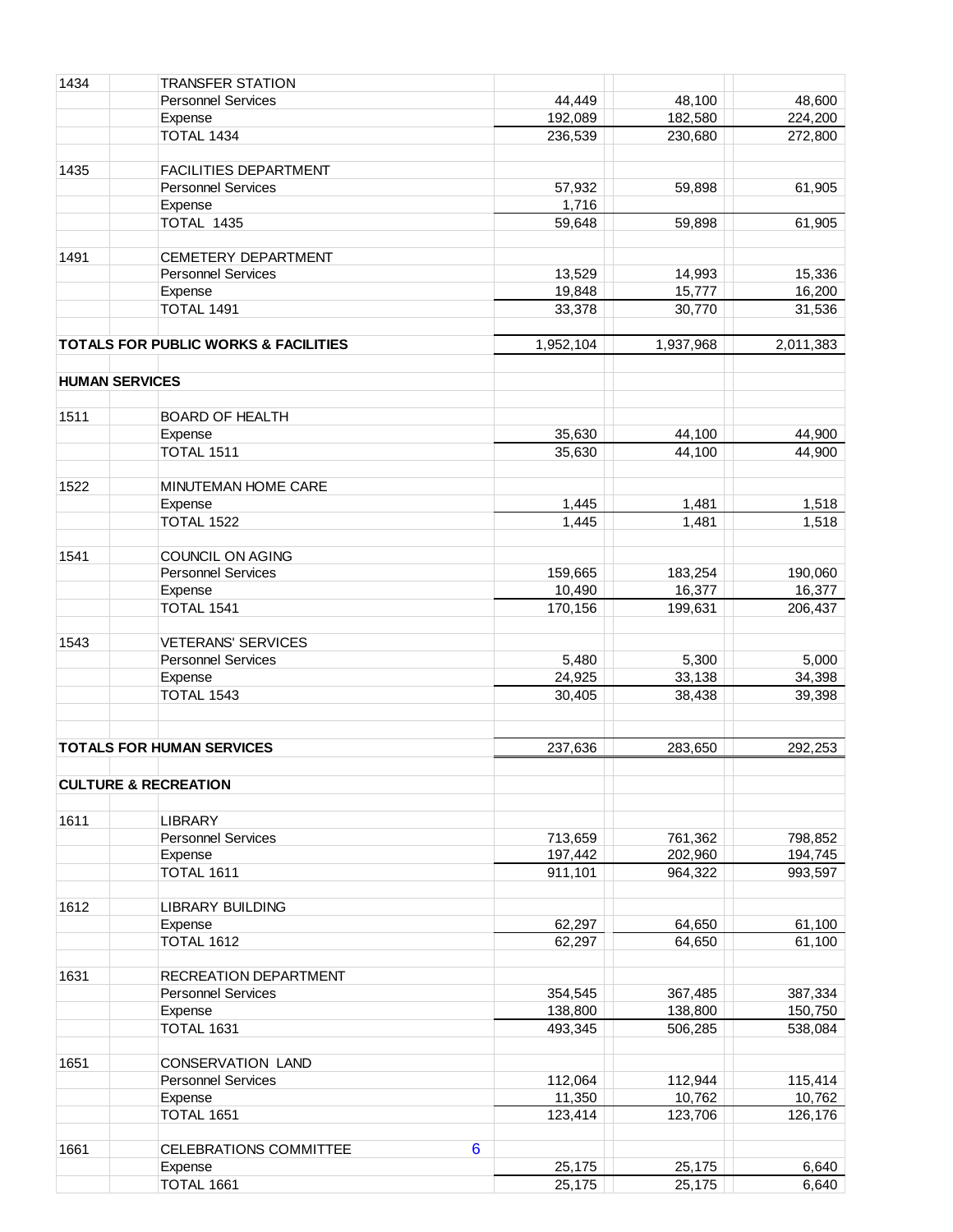| 16931               | PIERCE HOUSE                               |                          |                          |                          |
|---------------------|--------------------------------------------|--------------------------|--------------------------|--------------------------|
|                     | <b>Personnel Services</b>                  | 40,000                   | 40,000                   | 40,000                   |
|                     | <b>TOTAL '16931</b>                        | 40,000                   | 40,000                   | 40,000                   |
|                     |                                            |                          |                          |                          |
|                     | <b>TOTALS FOR CULTURE &amp; RECREATION</b> | 1,655,332                | 1,724,138                | 1,765,597                |
|                     |                                            |                          |                          |                          |
| <b>DEBT SERVICE</b> |                                            |                          |                          |                          |
| 1791                | INTEREST SHORT-TERM DEBT/ISSUANCE COSTS    |                          |                          |                          |
|                     | Expenses                                   | $\overline{\phantom{a}}$ | 25,000                   | 25,000                   |
|                     | <b>TOTAL 1791</b>                          | $\blacksquare$           | 25,000                   | 25,000                   |
|                     |                                            |                          |                          |                          |
| 17748               | ROAD PROJECT                               |                          |                          |                          |
|                     | Principal Long-Term Debt                   | 590,000                  | 150,000                  | $\overline{\phantom{a}}$ |
|                     | Interest Short-Term Debt                   | 22,200                   | 4,500                    |                          |
|                     | <b>TOTAL 17748</b>                         | 612,200                  | 154,500                  |                          |
|                     |                                            |                          |                          |                          |
| 17750               | MACDOWELL LAND ACQUISITION                 |                          |                          |                          |
|                     | Principal Long-Term Debt                   | 80,000                   | 75,000                   | 75,000                   |
|                     | Interest Long-Term Debt                    | 7,275                    | 4,875                    | 2,438                    |
|                     | <b>TOTAL 17750</b>                         | 87,275                   | 79,875                   | 77,438                   |
| 17751               | IT STRATEGIC PLAN                          |                          |                          |                          |
|                     | Principal Long-Term Debt                   | 50,000                   | 50,000                   | $\blacksquare$           |
|                     | Interest on Short Term Debt                | 3,125                    | 1,625                    |                          |
|                     | <b>TOTAL 17751</b>                         | 53,125                   | 51,625                   | $\blacksquare$           |
|                     |                                            |                          |                          |                          |
| 17753               | TOWN OFFICES RENOVATION                    |                          |                          |                          |
|                     | Principal Long-Term Debt                   | $\overline{\phantom{a}}$ | ۰                        | $\overline{\phantom{a}}$ |
|                     | Interest on Short Term Debt                |                          | ÷,                       |                          |
|                     | <b>TOTAL 17753</b>                         | ÷,                       | $\overline{\phantom{a}}$ |                          |
| 17754               | <b>LIBRARY FIRE SUPPRESSION</b>            |                          | $\overline{\phantom{a}}$ |                          |
|                     | Principal Long-Term Debt                   | 170,000                  | ÷,                       |                          |
|                     | Interest on Short Term Debt                | 3,400                    | $\overline{\phantom{a}}$ |                          |
|                     | <b>TOTAL 17754</b>                         | 173,400                  | $\overline{\phantom{0}}$ | $\blacksquare$           |
|                     |                                            |                          |                          |                          |
| 17755               | 2019 SCHOOL BUILDING PROJECT               |                          |                          |                          |
|                     | Principal Long-Term Debt                   |                          | 1,350,000                | 1,365,000                |
|                     | Interest on Long Term Debt                 |                          | 2,944,051                | 2,926,450                |
|                     | <b>TOTAL 17755</b>                         |                          | 4,294,051                | 4,291,450                |
|                     |                                            |                          |                          |                          |
|                     | <b>TOTALS FOR DEBT SERVICE</b>             | 926,000                  | 4,605,051                | 4,393,888                |
| <b>UNCLASSIFIED</b> |                                            |                          |                          |                          |
|                     |                                            |                          |                          |                          |
| <b>INSURANCE</b>    |                                            |                          |                          |                          |
| 1911                | RETIREMENT ASSESSMENT                      |                          |                          |                          |
|                     | Expense                                    | 1,973,077                | 2,274,023                | 2,434,008                |
|                     | <b>TOTAL 1911</b>                          | 1,973,077                | 2,274,023                | 2,434,008                |
| 1913                | UNEMPLOYMENT INSURANCE                     |                          |                          |                          |
|                     | <b>Personnel Services</b>                  | 44,514                   | 36,288                   | 37,195                   |
|                     | <b>TOTAL 1913</b>                          | 44,514                   | 36,288                   | 37,195                   |
| 1914                | <b>HEALTH INSURANCE</b>                    |                          |                          |                          |
|                     | <b>Personnel Services</b>                  | 3,481,038                | 3,973,473                | 4,211,882                |
|                     | Expense                                    | 1,883                    | 29,237                   | 29,968                   |
|                     | 7<br><b>TOTAL 1914</b>                     | 3,482,921                | 4,002,710                | 4,241,850                |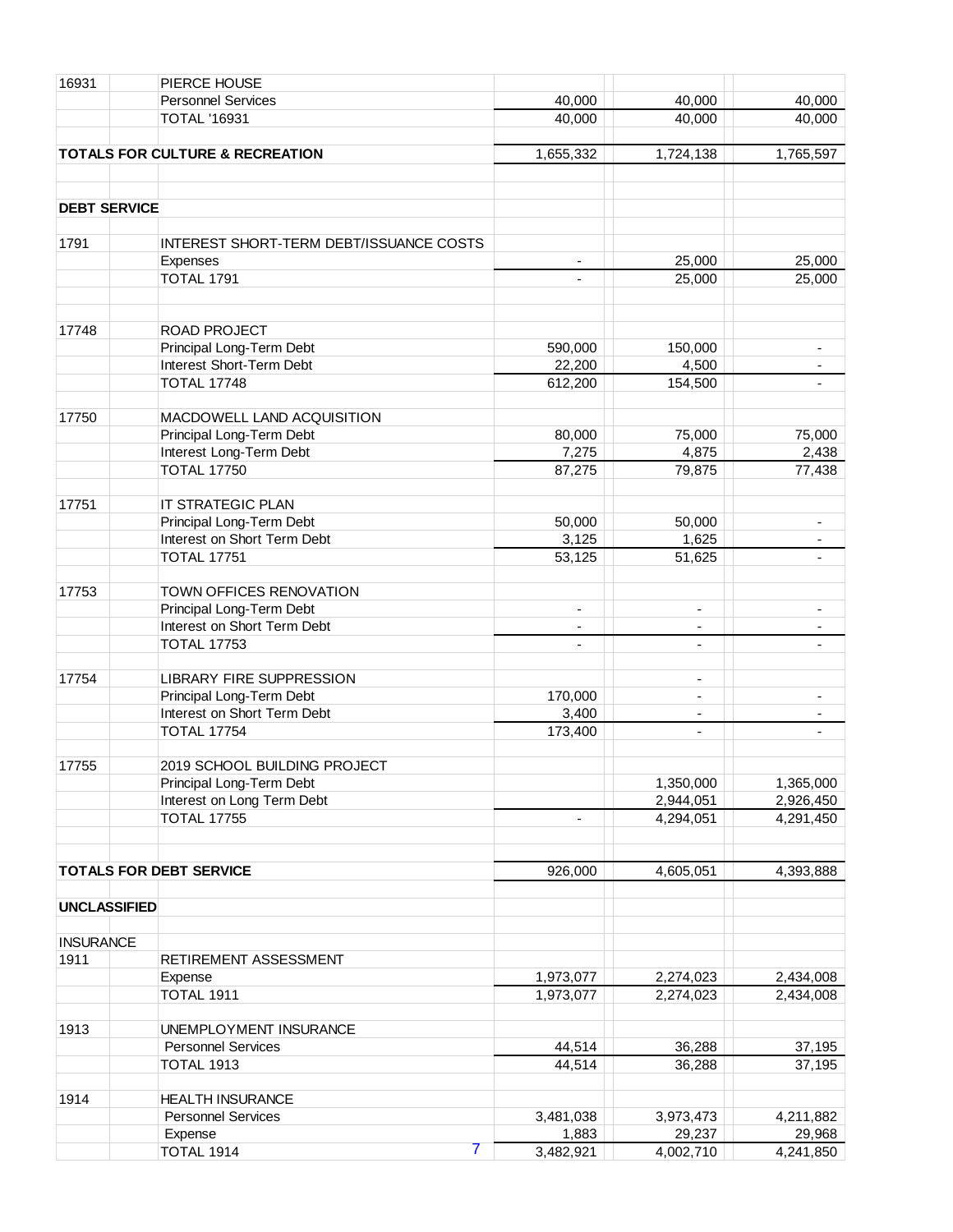| 1915                     | <b>LIFE INSURANCE</b>                   |                         |                         |                         |
|--------------------------|-----------------------------------------|-------------------------|-------------------------|-------------------------|
|                          | <b>Personnel Services</b>               | 8,046                   | 10,686                  | 10,686                  |
|                          | <b>TOTAL 1915</b>                       | 8,046                   | 10,686                  | 10,686                  |
| 1916                     | <b>FICA/MEDICARE</b>                    |                         |                         |                         |
|                          | <b>Personnel Services</b>               | 379,580                 | 484,766                 | 484,766                 |
|                          | <b>TOTAL 1916</b>                       | 379,580                 | 484,766                 | 484,766                 |
|                          |                                         |                         |                         |                         |
| 1942                     | <b>GENERAL INSURANCE</b>                |                         |                         |                         |
|                          | Expense                                 | 369,830                 | 489,500                 | 489,500                 |
|                          | TOTAL 1942                              | 369,830                 | 489,500                 | 489,500                 |
|                          | <b>TOTALS FOR UNCLASSIFIED</b>          | 6,257,968               | 7,297,973               | 7,698,005               |
|                          | <b>TOTALS FOR GENERAL FUND</b>          | 33,658,154              | 39,113,742              | 40,116,115              |
|                          |                                         |                         |                         |                         |
|                          | <b>WATER ENTERPRISE FUND</b>            |                         |                         |                         |
| 61451                    | <b>WATER DEPARTMENT</b>                 |                         |                         |                         |
|                          | <b>Personnel Services</b>               | 409,966                 | 478,304                 | 574,668                 |
|                          | Expense                                 | 1,097,754               | 587,900                 | 993,800                 |
|                          | SUB-TOTAL                               | 1,507,720               | 1,066,204               | 1,568,468               |
|                          | Capital Outlay                          |                         | 267,000                 | 267,000                 |
|                          | <b>TOTAL 61451</b>                      | 1,507,720               | 1,333,204               | 1,835,468               |
| 614513                   | <b>WATER DEPARTMENT</b>                 |                         |                         |                         |
|                          | <b>Emergency Reserve</b>                | 40,000                  | 40,000                  | 50,000                  |
|                          | <b>TOTAL 614153</b>                     | 40,000                  | 40,000                  | 50,000                  |
|                          | <b>TOTALS FOR WATER ENTERPRISE FUND</b> | 1.547.720               | 1,373,204               | 1,885,468               |
|                          | <b>APPROPRIATION SUMMARY -</b>          |                         |                         |                         |
|                          |                                         |                         |                         |                         |
| PUBLIC SAFETY            | <b>GENERAL GOVERNMENT</b>               | 2,787,443               | 3,246,689               | 3,493,324               |
| <b>EDUCATION</b>         |                                         | 4,060,019<br>15,781,651 | 4,119,983<br>15,898,290 | 4,296,767<br>16,164,898 |
|                          | PUBLIC WORKS & FACILITIES               | 1,952,104               | 1,937,968               | 2,011,383               |
| <b>HUMAN SERVICES</b>    |                                         | 237,636                 | 283,650                 | 292,253                 |
|                          | <b>CULTURE &amp; RECREATION</b>         | 1,655,332               | 1,724,138               | 1,765,597               |
| <b>DEBT SERVICE</b>      |                                         | 926,000                 | 4,605,051               | 4,393,888               |
| <b>UNCLASSIFIED</b>      |                                         | 6,257,968               | 7,297,973               | 7,698,005               |
|                          | WATER DEPARTMENT                        | 1,547,720               | 1,373,204               | 1,885,468               |
| <b>TOTAL - ARTICLE 6</b> |                                         | 35,205,874              | 40,486,946              | 42,001,583              |

# **ARTICLE 7 Capital Planning Committee**

To receive and act upon a report of the Capital Planning Committee, and to see if the Town will vote to raise and appropriate a sum of money by taxation, by transfer from available funds, including stabilization funds, by borrowing or any combination thereof, to purchase various capital items, or to fund capital projects as recommended by the Capital Planning Committee, including all costs incidental and related thereto; or take any other action relative thereto.

**Moved:** That the Town accept the report of the Capital Planning Committee and that the following amounts (items A - L) be appropriated as stated in the table below for the following purposes, including, in each instance, all costs incidental and related thereto: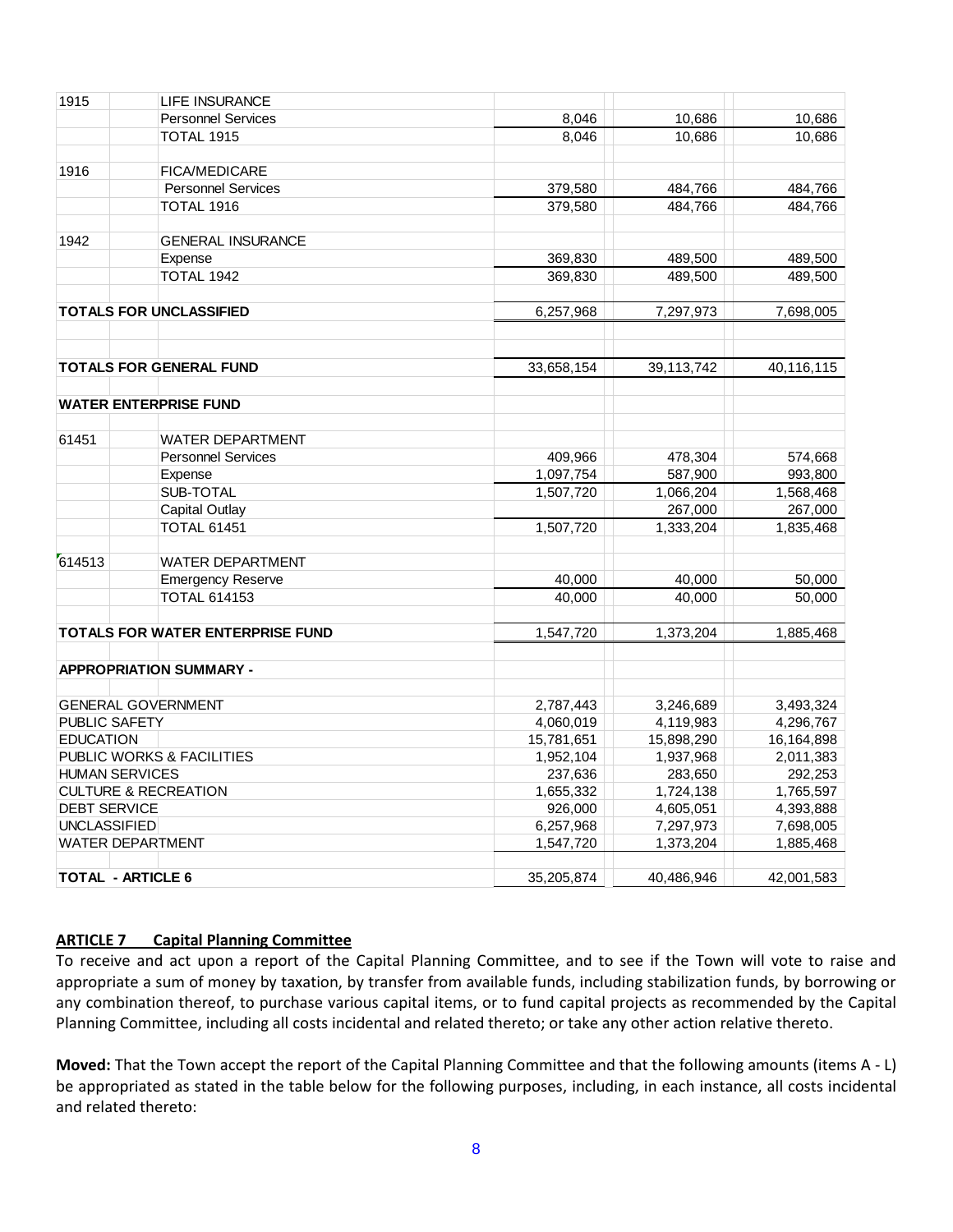|              | <b>FY21 CAPITAL PROJECTS</b>                                                                                                                                                                                                                  |           |                                        |                                      |
|--------------|-----------------------------------------------------------------------------------------------------------------------------------------------------------------------------------------------------------------------------------------------|-----------|----------------------------------------|--------------------------------------|
|              | <b>ITEM</b>                                                                                                                                                                                                                                   | \$ AMT    | <b>SPONSOR</b>                         | <b>FUNDING SOURCE</b>                |
| A            | To fund the purchase of a new dump truck for<br>the Conservation Department, and any related<br>equipment.                                                                                                                                    | \$74,813  | Selectmen                              | Raise and appropriate by<br>taxation |
| B            | To fund the replacement of a new Wacker<br>Neuson Loader for the Department of Public<br>Works, and any related equipment.                                                                                                                    | \$108,000 | Selectmen                              | Raise and appropriate by<br>taxation |
| C            | To fund the replacement of a new Skid Steer<br>Loader for the Department of Public Works,<br>and any related equipment.                                                                                                                       | \$55,000  | Selectmen                              | Raise and appropriate by<br>taxation |
| D            | To fund the replacement of the Fire Turnout<br>Gear, and any related equipment.                                                                                                                                                               | \$65,000  | Selectmen                              | Raise and appropriate by<br>taxation |
| E            | To fund the replacement of the Fire Chief's<br>Command Vehicle, and any related equipment.                                                                                                                                                    | \$55,000  | Selectmen                              | Raise and appropriate by<br>taxation |
| F            | To fund a new permitting system for the<br>Planning Department, and any related<br>equipment.                                                                                                                                                 | \$6,330   | Selectmen                              | Raise and appropriate by<br>taxation |
| G            | To fund the updating of the Department of<br>Public Works phone system, and any related<br>equipment.                                                                                                                                         | \$4,200   | Selectmen                              | Raise and appropriate by<br>taxation |
| H            | To fund the replacement of a Pickup Truck for<br>Lincoln-Sudbury Regional High School, and any<br>related equipment.                                                                                                                          | \$5,016   | Lincoln-Sudbury<br>School<br>Committee | Raise and appropriate by<br>taxation |
|              | To fund the replacement of a 15 Passenger<br>Van for Lincoln-Sudbury Regional High School,<br>and any related equipment.                                                                                                                      | \$5,643   | Lincoln-Sudbury<br>School<br>Committee | Raise and appropriate by<br>taxation |
| $\mathsf{l}$ | To fund the purchase and equipping of one<br>replacement marked cruiser for the Police<br>Department, and any related equipment, and<br>to authorize the disposal of, by sale or<br>otherwise, any related excess vehicles or<br>equipment.   | \$46,358  | Selectmen                              | Raise and appropriate by<br>taxation |
| K            | To fund the purchase and equipping of one<br>replacement unmarked cruiser for the Police<br>Department, and any related equipment, and<br>to authorize the disposal of, by sale or<br>otherwise, any related excess vehicles or<br>equipment. | \$36,770  | Selectmen                              | Raise and appropriate by<br>taxation |
| L            | To fund the purchase and installation of extra<br>HVAC sensors in the Town Hall, and any<br>related equipment.                                                                                                                                | \$28,115  | Selectmen                              | Raise and appropriate by<br>taxation |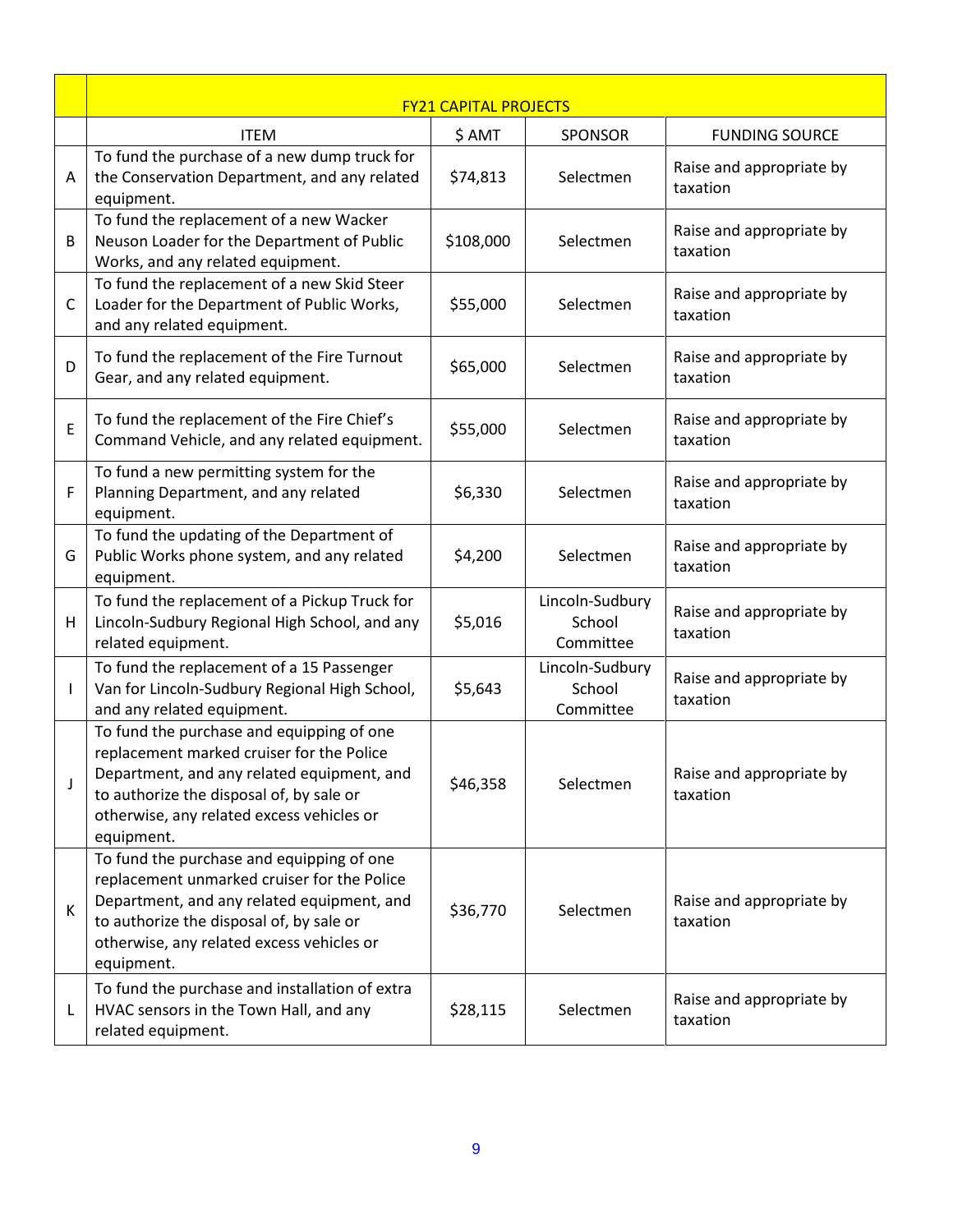# **ARTICLE 9 Community Preservation Committee**

To receive and act upon a report from the Community Preservation Committee on the Fiscal Year 2021 Community Preservation Budget, and to appropriate or reserve for later appropriation monies for the administrative expenses of the Community Preservation Committee, the payment of debt service, the undertaking of Community Preservation projects and all other necessary and proper expenses for the year, and to determine whether such sums shall be raised from the Community Preservation Fund, transferred from available funds, borrowed, or any combination thereof; or take any other action relative thereto.

**Moved:** That the Town receive and act upon a report from the Community Preservation Committee and that the following amounts (items A-T) be appropriated or reserved from Fiscal Year 2021 Community Preservation Fund Revenues, or transferred from prior year's revenues for Community Preservation purposes as specified:

| <b>CPA</b>   | Project                                          | Total         | Source of Appropriation   |
|--------------|--------------------------------------------------|---------------|---------------------------|
| Article      |                                                  | Appropriation |                           |
|              | Appropriations:                                  |               |                           |
| Α            | To fund, for historic preservation purposes, the | \$379,450     | \$379,450 from FY21 CPA   |
|              | FY21 debt service payment for the town offices   |               | projected revenues        |
|              | renovation project.                              |               |                           |
| B            | To fund, for community housing purposes, year    | \$16,000      | \$16,000 from community   |
|              | two of the rental assistance program for         |               | housing reserve           |
|              | residents at risk.                               |               |                           |
| $\mathsf{C}$ | To fund, for community housing purposes,         | \$15,000      | \$15,000 from community   |
|              | regional housing support services.               |               | housing reserve           |
| D            | To fund, for historic preservation purposes,     | \$210,000     | \$210,000 from FY21 CPA   |
|              | Codman Farm driveway & parking lot               |               | projected revenues        |
|              | improvements.                                    |               |                           |
| E            | To fund, for historic preservation purposes,     | \$7,260       | \$7,260 from FY21 CPA     |
|              | treatment of Marriage Intentions 1850-1913.      |               | projected revenues        |
| F            | To fund, for historic preservation purposes,     | \$5,395       | \$5,395 from FY21 CPA     |
|              | treatment of Register of Voters 1884-1892.       |               | projected revenues        |
| G            | To fund, for historic preservation purposes,     | \$300         | \$300 from FY21 CPA       |
|              | digitization setup & USB external drive.         |               | projected revenues        |
| H            | To fund, for historic preservation purposes,     | \$4,440       | \$4,440 from FY21 CPA     |
|              | treatment of Marriage Intentions 1914-1933.      |               | projected revenues        |
| ı            | To fund, for historic preservation purposes,     | \$2,715       | \$2,715 from FY21 CPA     |
|              | conservation of Preambulation Records 1834-      |               | projected revenues        |
|              | 1920.                                            |               |                           |
| J            | To fund, for historic preservation purposes,     | \$1,200       | \$1,200 from FY21 CPA     |
|              | treatment of Register of Voters 1894-1920.       |               | projected revenues        |
| К            | To fund, for historic preservation purposes,     | \$4,085       | \$4,085 from FY21 CPA     |
|              | treatment of Selectmen's Minutes 1876-1897.      |               | projected revenues        |
| L            | To fund, for open space purposes, the            | \$89,000      | \$89,000 from general CPA |
|              | replenishment of Conservation Fund.              |               | fund balance              |
| M            | To fund, for historic preservation purposes, the | \$35,000      | \$35,000 from general CPA |
|              | Lincoln Library Parapet Design.                  |               | fund balance              |
| $\mathsf{N}$ | To fund, for historic preservation purposes,     | \$60,000      | \$60,000 from FY21 CPA    |
|              | Pierce House driveway paving.                    |               | projected revenues        |
| $\mathsf O$  | To fund FY21 debt service payments due on        | \$119,550     | \$119,550 from FY21 CPA   |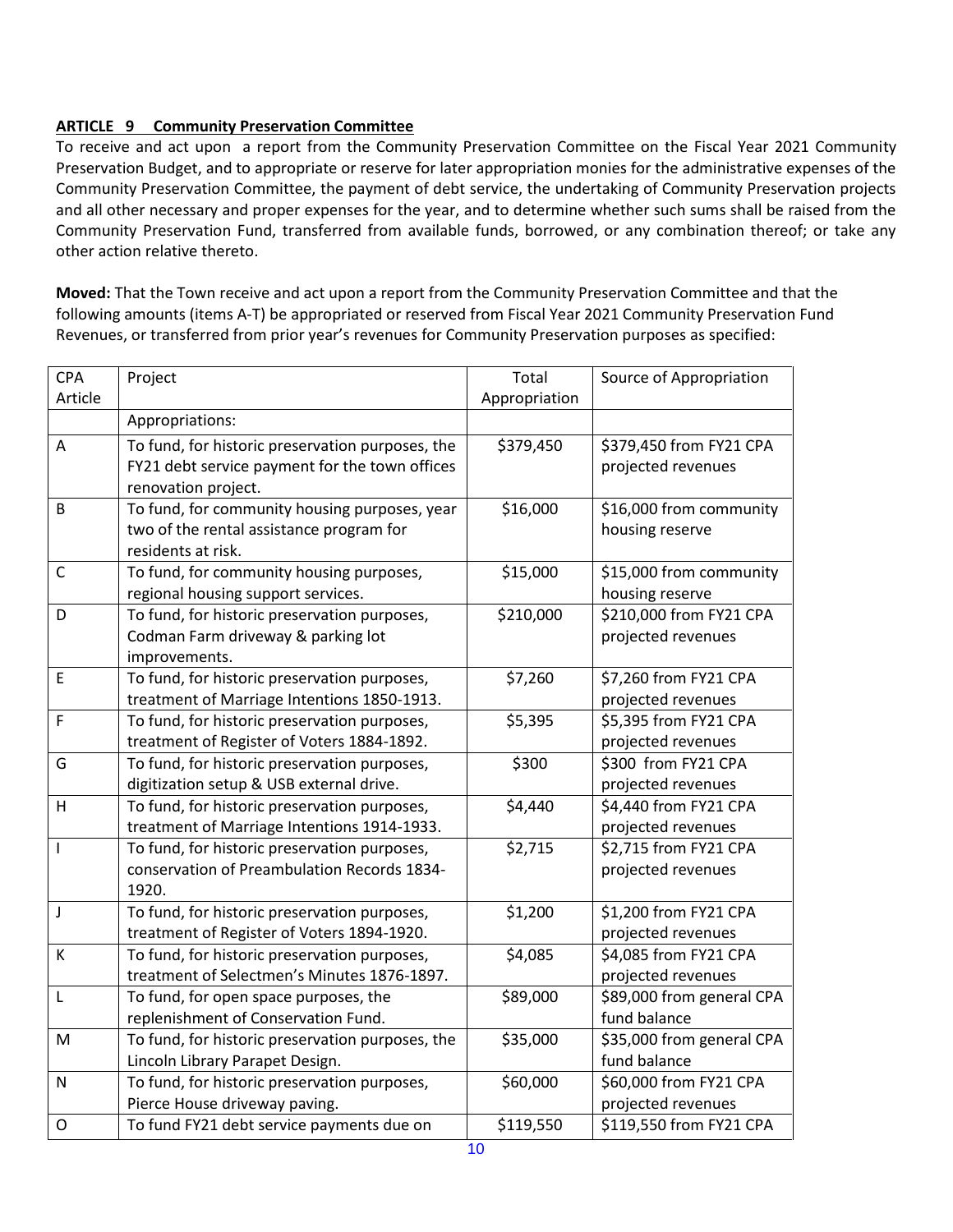|   | permanent borrowing for previously voted CPA<br>projects. |             | projected revenues                                                       |
|---|-----------------------------------------------------------|-------------|--------------------------------------------------------------------------|
| P | To fund CPC administrative expenses.                      | \$3,500     | \$3,500 from FY21 CPA<br>projected revenues                              |
|   | <b>Project Appropriation Subtotal</b>                     | \$952,895   |                                                                          |
|   | Reserves:                                                 |             |                                                                          |
| Q | <b>Housing Reserve</b>                                    | \$101,612   | from additional FY20<br>state revenue and FY21<br>CPA projected revenues |
| R | Open Space/Land Acquisition Reserve                       | \$0         | from additional FY20<br>state revenue and FY21<br>CPA projected revenues |
| S | <b>Historic Preservation Reserve</b>                      | \$0         | from additional FY20<br>state revenue and FY21<br>CPA projected revenues |
| т | <b>Recreation Reserve</b>                                 | \$0         | from additional FY20<br>state revenue and FY21<br>CPA projected revenues |
|   | <b>Reserves Subtotal</b>                                  | \$101,612   |                                                                          |
|   | <b>Additional Appropriation:</b>                          |             |                                                                          |
|   | <b>Grand Total of all CPA funded Appropriations:</b>      | \$1,054,507 |                                                                          |
|   |                                                           |             |                                                                          |

# **Article 9 Explanations**

This article proposes projects recommended by the Community Preservation Committee under Lincoln's Community Preservation Act (CPA) passed at the March, 2002 Annual Town Meeting and the November, 2002 Election. The descriptions of the proposed projects/actions are contained below:

**\_\_\_\_\_\_\_\_\_\_\_\_\_\_\_\_\_\_\_\_\_\_\_\_\_\_\_\_\_\_\_\_\_\_\_\_\_\_\_\_\_\_\_\_\_\_\_\_\_\_\_\_\_\_\_\_\_\_\_\_\_\_\_\_\_\_\_\_\_\_\_\_\_\_\_\_\_\_\_\_\_\_\_\_\_\_\_\_**

- A. **Debt Service on Town Offices Renovation** The 2011 Town Meeting approved project costs of \$6.8 million to renovate the Town Office Building. And the Town Meeting has approved the Committee's recommendation to fund the project's annual debt service from CPA funds every year since. This year's debt service payment is \$379,450. The Committee is again recommending that the project's annual debt service be funded via CPA funds.
- B. **Housing Commission** –**Rental Assistance Program**-At the March 2019 Annual Town Meeting, voters approved the first year of funding for this program. Funds will continue to be used to support community housing by offering the opportunity for low-income residents who are homeless or who are at risk of homelessness to remain in our community through assistance in paying rent on affordable housing units or by providing emergency shelter until permanent affordable housing can be arrange.
- C. **Lincoln Housing Coalition –Regional Housing Support Services-** At the recommendation of the Town's three housing organizations (i.e., Housing Commission, Housing Trust and Lincoln Foundation), the Board of Selectmen recently contracted with a regional housing support organization, the Regional Housing Services Organization (RHSO) to provide technical support and to help ensure regulatory compliance. The job of monitoring, reporting and ensuring compliance with various federal and state housing requirements has become quite complex and is beyond the capabilities and capacities of our local housing organizations and staff. The RHSO provides support to eight of our neighboring towns.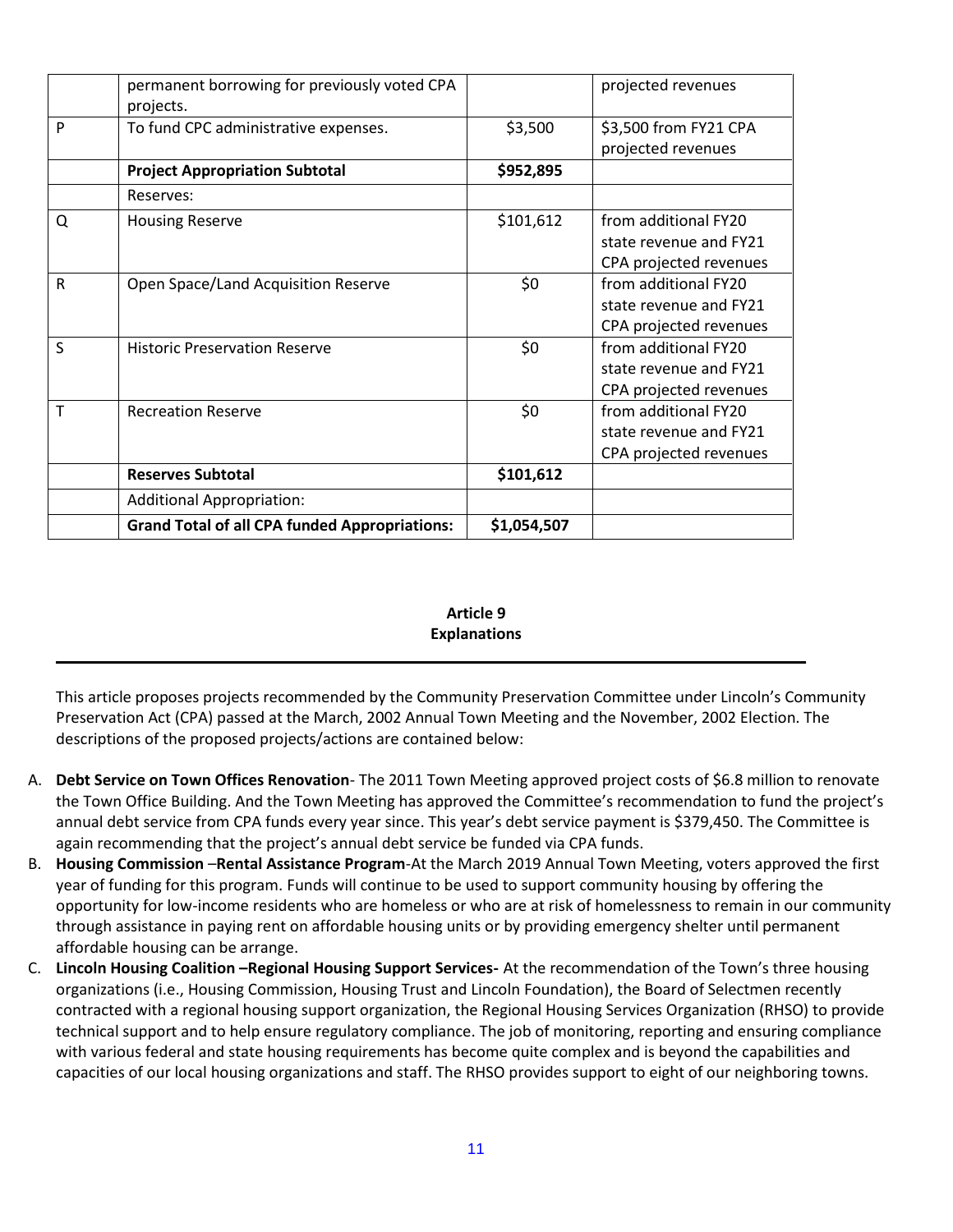- D. **Codman Farm- Driveway & Parking Lot Improvements-** Improvements consist of an improved entryway, a new parking plan including parking lot resurfacing, and preserving the land from further erosion; all to be done while preserving the rural character of the historic Farm.
- E. **Treatment of Marriage Intentions 1850-1913-**Before marriage licenses were invented, couples went to their town's Town Clerk to have their marriage intentions recorded in a book. This book is the primary source material for people researching those who lived in Lincoln just before the Civil War through almost 50 years after the Civil War.
- F. **Treatment of Register of Voters 1884-1892-**This is the first register of Lincoln voters in the Town Archives and includes women's names who were allowed to vote for school board elections.
- G. **Digitization Setup & USB External Drive-**This is a one-time charge for digitizing set up, and an external drive set up for all of the items being digitized.
- H. **Treatment of Marriage Intentions 1914-1933-** Before marriage licenses were invented, couples went to their town's Town Clerk to have their marriage intentions recorded in a book. This book is the primary source material for people researching those who lived in Lincoln just before World War I through the Great Depression.
- I. **Conservation of Preambulation Records 1834-1920-**At regular intervals Lincoln selectmen walked the boundaries of Lincoln with selectmen of neighboring towns and came to agreement about town's borders. Preambulation is a British tradition that was brought over with the colonists. This book is primary source material for people researching Lincoln history.
- J. **Treatment of Register of Voters 1894-1920-**Women's suffrage, the Nineteenth Amendment, was ratified on August 18, 1920. The Register of Voters 1894-1920 lists voter registrations. One can see the many female names listed in late August 1920 of the register. Women were eligible to vote in the 1920 presidential election (Republican Senator Warren G. Harding of Ohio defeated Democratic Governor James M. Cox of Ohio). Who were these politically active Lincoln women?
- K. **Treatment of Selectmen's Minutes 1876-1897-**This is the first book of selectmen's minutes in the Town Archives and is the primary source material for people researching Lincoln history.
- L. **Conservation Fund Replenishment-** The Conservation Fund provides the Conservation Commission with ready access to funds enabling it to react quickly when properties of conservation interest come on the market. It has been used to help directly with acquisition costs and to help leverage preservation through funding surveys, appraisals, and other due diligence work. The Conservation Fund has been one of several important funding sources that have enabled the Town to conserve important properties, including several in the past few years (e.g. Wang Property -ballfield and conservation land, Adams Land-conservation restriction and trail easement). The Committee is recommending that the Town vote to appropriate and transfer \$89,000 from CPA funds to replenish the Conservation Fund which currently has a balance of \$11,000.
- M. **Lincoln Library Parapet Design-**Water is leaking into the Library at the north and south parapets. A leak investigation was performed, and recommendations made about how to repair the parapets to stop the water leaks. This appropriation will support design documents (plans, specifications, and bid package) for repairing the parapet leaks.
- N. **Pierce House Driveway Paving-**It has been many years since the Pierce House driveway has been paved. Wear and tear over the years has created several holes in the driveway that have been patched, and re-patched. This has caused the surface to become very uneven and has created potentially dangerous walking conditions. Funding would support paving the driveway starting at Weston Road, down to, and including, the circle around the pond and the apron into the parking lot.
- O. **FY21 Debt Service Payments** Debt payment costs associated with the fourth year of permanent financing for previously voted CPA project pursuant to Article 11 of the March 25, 2017 Town Meeting for the purchase of land and development of an athletic field.
- P. **Administrative Expenses-** These funds will be used primarily to pay the annual membership dues in the Community Preservation Coalition, a statewide organization that represents the interests of CPA communities. Other administrative expenses include costs associated with public information, mailings, and public hearings. Any funds not spent prior to the end of FY21 will be returned to the CPA fund.
- Q. **Housing Reserve** The CPA requires that a minimum of 10% of annual revenues be spent or set aside for affordable housing.
- R. **Open Space/Land Acquisition Reserve** The CPA requires that a minimum of 10% of annual revenues be spent or set aside for open space/land conservation.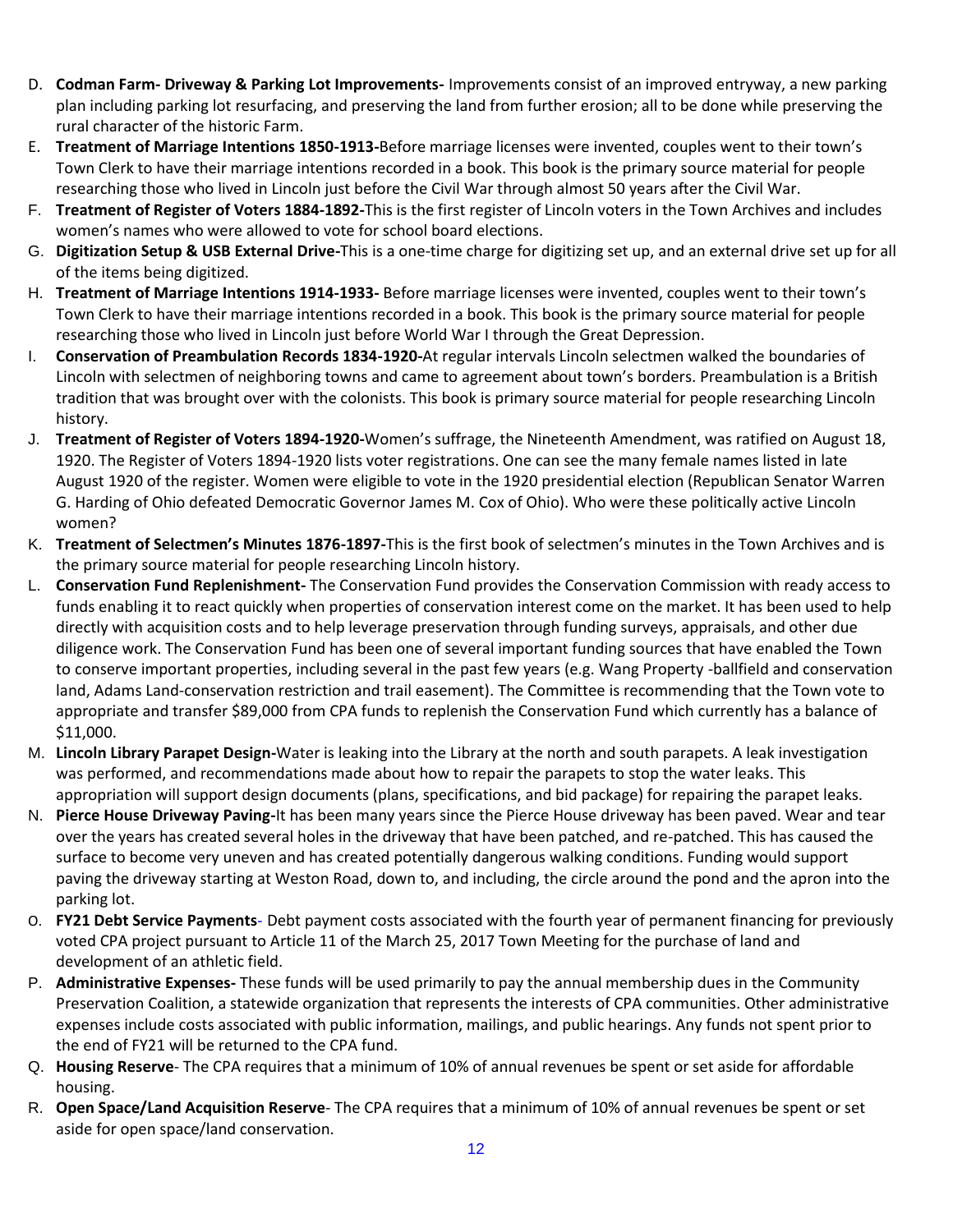- S. **Historic Preservation Reserve** The CPA requires that a minimum of 10% of annual revenues be spent or set aside for historic preservation.
- T. **Recreation Reserve** The CPA permits, but does not require, the Town to spend or set aside funds for recreational purposes. No funds are reserved for recreational purposes at this time.

## **ARTICLE 10 School Committee**

To see if the Town will vote to raise and appropriate a sum of money by taxation, by transfer from available funds, by borrowing or any combination thereof, to be used for the repair and maintenance of certain Lincoln School Campus classrooms and buildings, including all costs incidental and related thereto; or take any other action relative thereto.

**Moved:** That the Town raise and appropriate the sum of \$45,000 by taxation to be used for the repair and maintenance of certain Lincoln School Campus classrooms and buildings, including all costs incidental and related thereto.

#### **ARTICLE 11 Selectmen**

To see if the Town will vote to raise and appropriate a sum of money by taxation, by transfer from available funds, by borrowing or any combination thereof, to be used for the repair and maintenance of certain Town buildings, including all costs incidental and related thereto; or take any other action relative thereto.

**Moved:** That the Town raise and appropriate the sum of \$89,431 by taxation to be used for the repair and maintenance of certain Town buildings, including all costs incidental and related thereto.

#### **ARTICLE 12 Library Trustees**

To see if the Town will vote to raise and appropriate a sum of money by taxation, by transfer from available funds, by borrowing or any combination thereof, to be used for the repair and maintenance of the Lincoln Library, including all costs incidental and related thereto; or take any other action relative thereto.

**Moved:** That the Town raise and appropriate the sum of \$55,000 by taxation to be used for the repair and maintenance of the Lincoln Library, including all costs incidental and related thereto.

#### **ARTICLE 13 Finance Committee**

To see if the Town will vote to raise and appropriate a sum of money by taxation, by transfer from available funds (including any amount appropriated under Article 6 that exceeds the final Lincoln assessment voted no later than July  $31<sup>st</sup>$ , by the Lincoln Sudbury Regional High School Committee for the fiscal year 2021, in accordance with law), by borrowing or any combination thereof, to add funds to the Debt Stabilization Fund, so called, previously established in accordance with Massachusetts General Laws, Chapter 40, Section 5B at the March 26, 2011 Annual Town Meeting, Article 19, for the purpose of funding future debt service obligations; or take any other action relative thereto.

**Moved:** That the Town raise and appropriate the sum of \$21,014 by taxation to add funds to the Debt Stabilization Fund, so called, previously established pursuant to the March 26, 2011 Town Meeting, Article 19, in accordance with Massachusetts General Laws, Chapter 40, Section 5B, for the purpose of funding future capital expenditures and debt service payments; and to transfer to the Debt Stabilization Fund the sum of money appropriated under Article 6 for the Lincoln-Sudbury Regional High School that exceeds the final Lincoln assessment for FY 2021 that is voted, no later than July 31<sup>st</sup>, by the Lincoln-Sudbury Regional High School Committee for FY 2021 in accordance with law.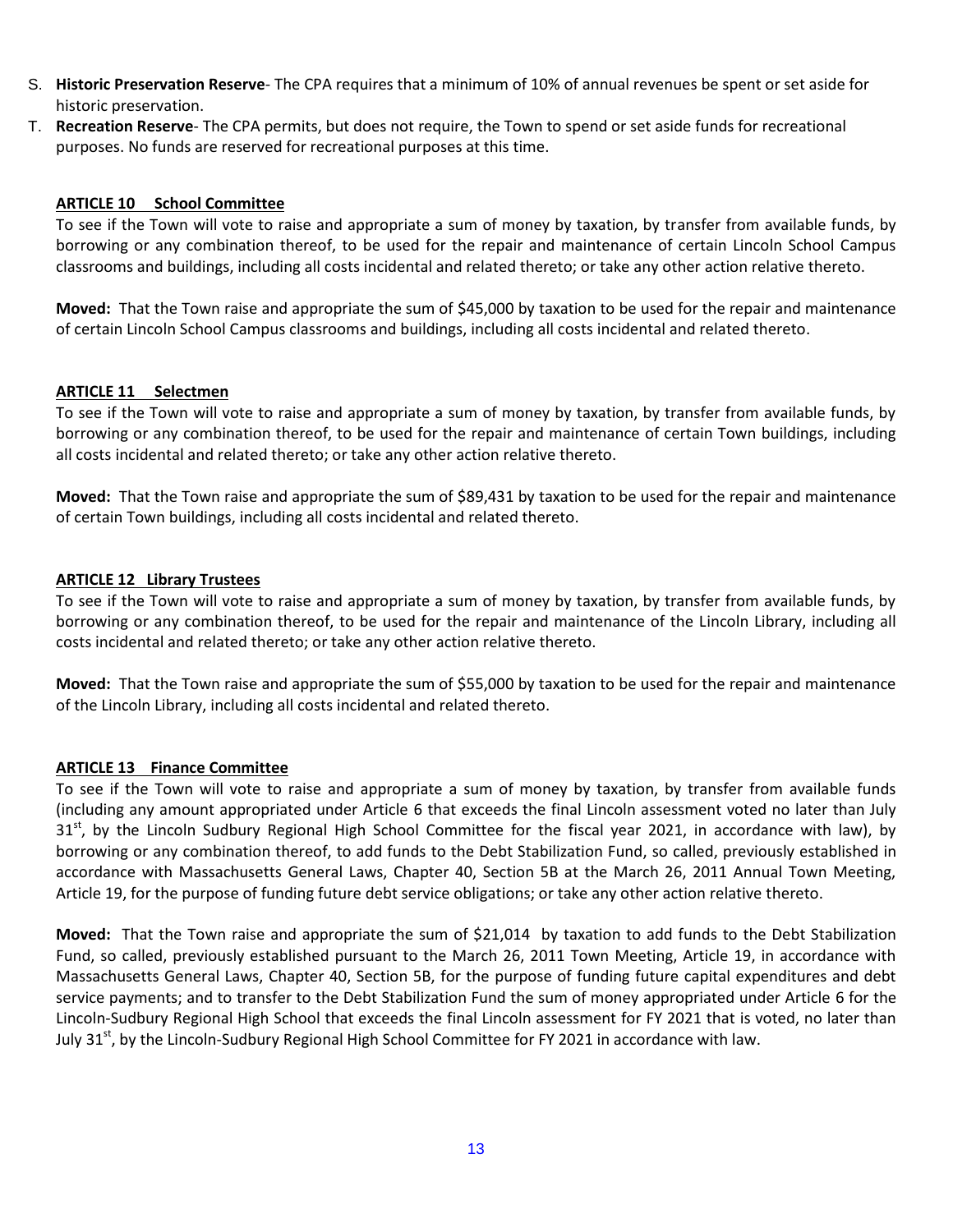## **ARTICLE 14 Finance Committee**

To see if the Town will vote to raise and appropriate a sum of money by taxation, by transfer from available funds, by borrowing or any combination thereof, to add funds to the Group Insurance Liability Fund established by Chapter 474 of the Acts of 2008, which Fund will help offset the Town's so-called "Other Post-employment Benefits (OPEB)" liability established by Statements 74 and 75 of the Governmental Accounting Standards Board; or take any other action relative thereto.

**Moved:** That the Town raise and appropriate the sum of \$350,000 by taxation, to add funds to the Group Insurance Liability Fund established by Chapter 474 of the Acts of 2008, which Fund will help offset the Town's so-called "other post-employment benefits" liability established by the Statements 74 and 75 of the Governmental Accounting Standards Board.

# **ARTICLE 15 Finance Committee**

To see if the Town will vote to raise and appropriate a sum of money by taxation, by transfer from available funds, by borrowing or any combination thereof, to add funds, representing Lincoln's proportionate share of the contribution recommended by the LSRHS School Committee, to the Lincoln Sudbury Regional School District Retirees Health Insurance Trust Fund, established by the acceptance of Chapter 32B, Section 20 of the Massachusetts General Laws, as amended by Chapter 68, section 57 of the Acts of 2011, for Lincoln Sudbury Regional High School, which Fund will help offset the High School's so-called "Other Post-employment Benefits (OPEB)" liability established by Statements 74 and 75 of the Governmental Accounting Standards Board; or take any other action relative thereto.

**Moved**: That the Town raise and appropriate the sum of \$46,633 by taxation, to add funds representing Lincoln's proportionate share of the contribution recommended by the Lincoln-Sudbury Regional High School Committee, to the Lincoln-Sudbury Regional School District Retirees Health Insurance Trust Fund, established by the acceptance of Chapter 32B, Section 20 of the Massachusetts General Laws, as amended by Chapter 68, Section 57 of the Acts of 2011, for Lincoln- Sudbury Regional High School, which Fund will help offset the High School's so-called "other post-employment benefits" liability established by Statements 74 and 75 of the Governmental Accounting Standards Board.

#### **ARTICLE 16 Selectmen**

To see if the Town will vote to accept and expend such sum or sums of money that may be available under the provisions of Massachusetts General Laws, Chapter 90 or other state roadway reimbursement programs and to authorize the Board of Selectmen to enter into a contract with the Massachusetts Department of Transportation Highway Division and to authorize the Treasurer, with the approval of the Board of Selectmen, to borrow in anticipation of 100% reimbursement of said amounts; or take any other action relative thereto.

**Moved:** That the Town accept and expend such sum or sums of money that may be available under the provisions of Massachusetts General Laws, Chapter 90 or other state roadway reimbursement programs and to authorize the Board of Selectmen to enter into a contract with the Massachusetts Department of Transportation Highway Division and to authorize the Treasurer, with the approval of the Board of Selectmen, to borrow in anticipation of 100% reimbursement of said amounts.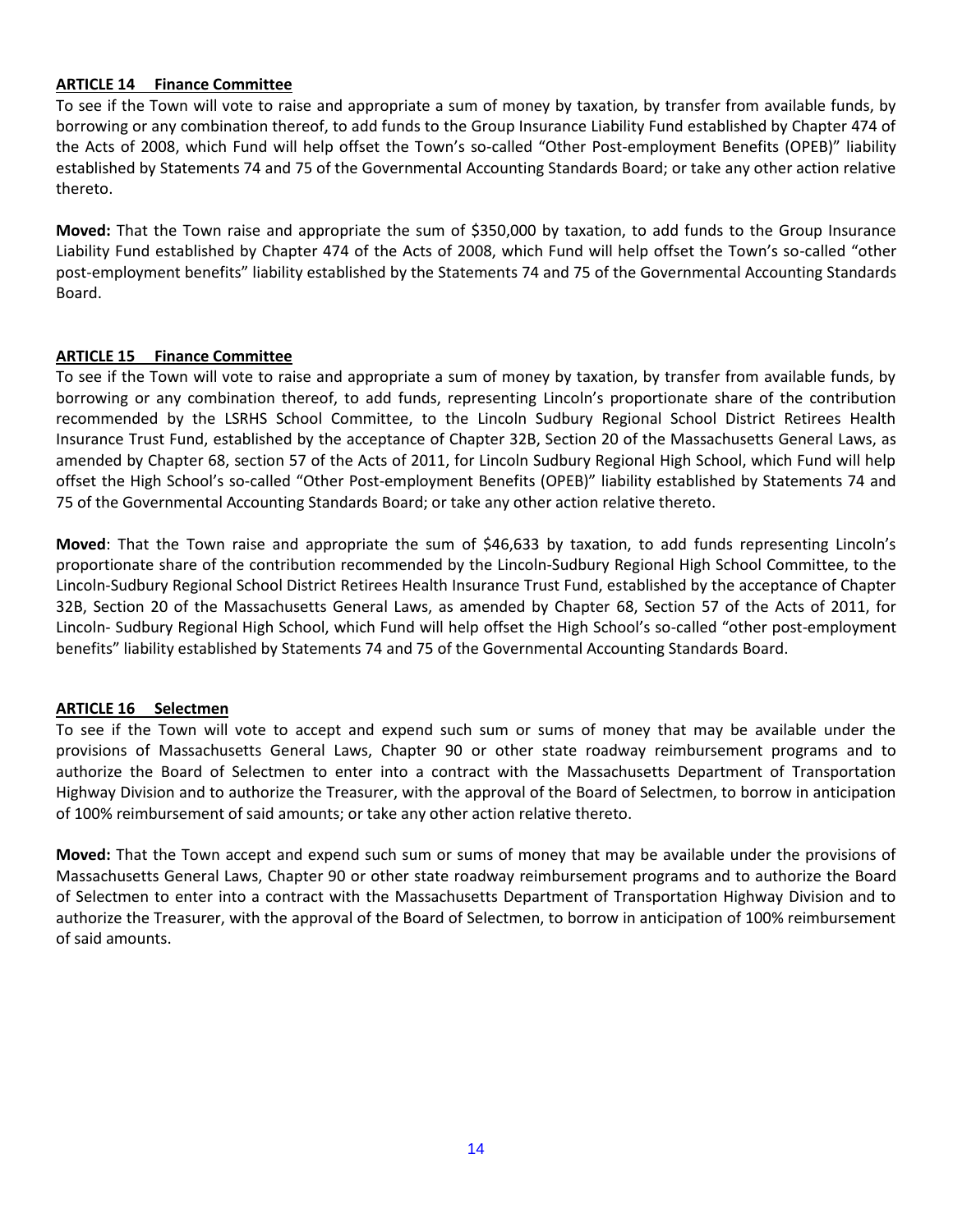# **ARTICLE 17 School Committee**

To see if the Town will vote to transfer from Free Cash a sum of money equal to the state reimbursement amounts for Special Education Medicaid expenses to supplement the FY21 Lincoln School operating budget; or take any other action relative thereto.

**Moved:** That the Town appropriate and transfer from Free Cash the sum of \$25,000, said sum being equal to the state reimbursement amounts for Special Education Medicaid expenses, to supplement the FY21 Lincoln School operating budget.

# **ARTICLE 18 Selectmen**

To see if the Town will vote to appropriate a sum of money from the PEG Access and Cable Related Fund, previously established at the March 19, 2016 Town Meeting, Article 32, to support cable related purposes consistent with the franchise agreement between cable operators and the Town of Lincoln, including, but not limited to: (i) support of public, educational or governmental access cable television services; (ii) monitor compliance of the cable operator with the franchise agreement; or (iii) prepare for renewal of the franchise license; or take any other action relative thereto.

**Moved**: That the Town appropriate \$25,000 from the PEG Access and Cable Related Fund, previously established at the March 19, 2016 Town Meeting, Article 32, to support cable related purposes consistent with the franchise agreement between cable operators and the Town of Lincoln, including, but not limited to: (i) support of public, educational or governmental access cable television services; (ii) monitor compliance of the cable operator with the franchise agreement; or (iii) prepare for renewal of the franchise license.

# **ARTICLE 19 Cemetery Commission**

To see if the Town will vote to appropriate and transfer a sum of money from Cemetery Perpetual Care Account for Cemetery improvements, including all costs incidental and related thereto; or take any other action relative thereto.

**Moved:** That the Town appropriate and transfer \$5,000 from Cemetery Perpetual Care Account for Cemetery improvements, including tree pruning, including all costs incidental and related thereto.

# **ARTICLE 20 Selectmen**

To see if the Town will vote pursuant to MGL c. 44, § 53E½ to take the following actions:

- 1. Increase the spending limit for the Recycling Revolving Fund; and
- 2. Re-establish the current spending limits for all other revolving funds as set forth in Article XXVIII of the General By-law, with such expenditures to be applicable from fiscal year to fiscal year in accordance with Article XXVIII, Section 2 of the General By-Law, unless such limits are amended by Town Meeting prior to July 1 in any fiscal year;

and further, to amend Section XXVIII, Section 2 of the General Bylaw to delete the word "annually," so as to eliminate the requirement that the Town vote annually to re-establish revolving fund spending limits at their existing levels.

**Moved:** That the Town establish the spending limit for the Recycling Revolving Fund at \$30,000 and re-establish the current spending limit for all other Revolving Funds with such expenditures to be applicable from fiscal year to fiscal year in accordance with Article XVIII, Section 2 of the General By-law, unless such limits are amended by Town Meeting prior to July 1 in any fiscal year, as noted in the table below; and further that the Town amend Article XXVIII, Section 2 of the General By-laws by deleting the word "annually" as follows: